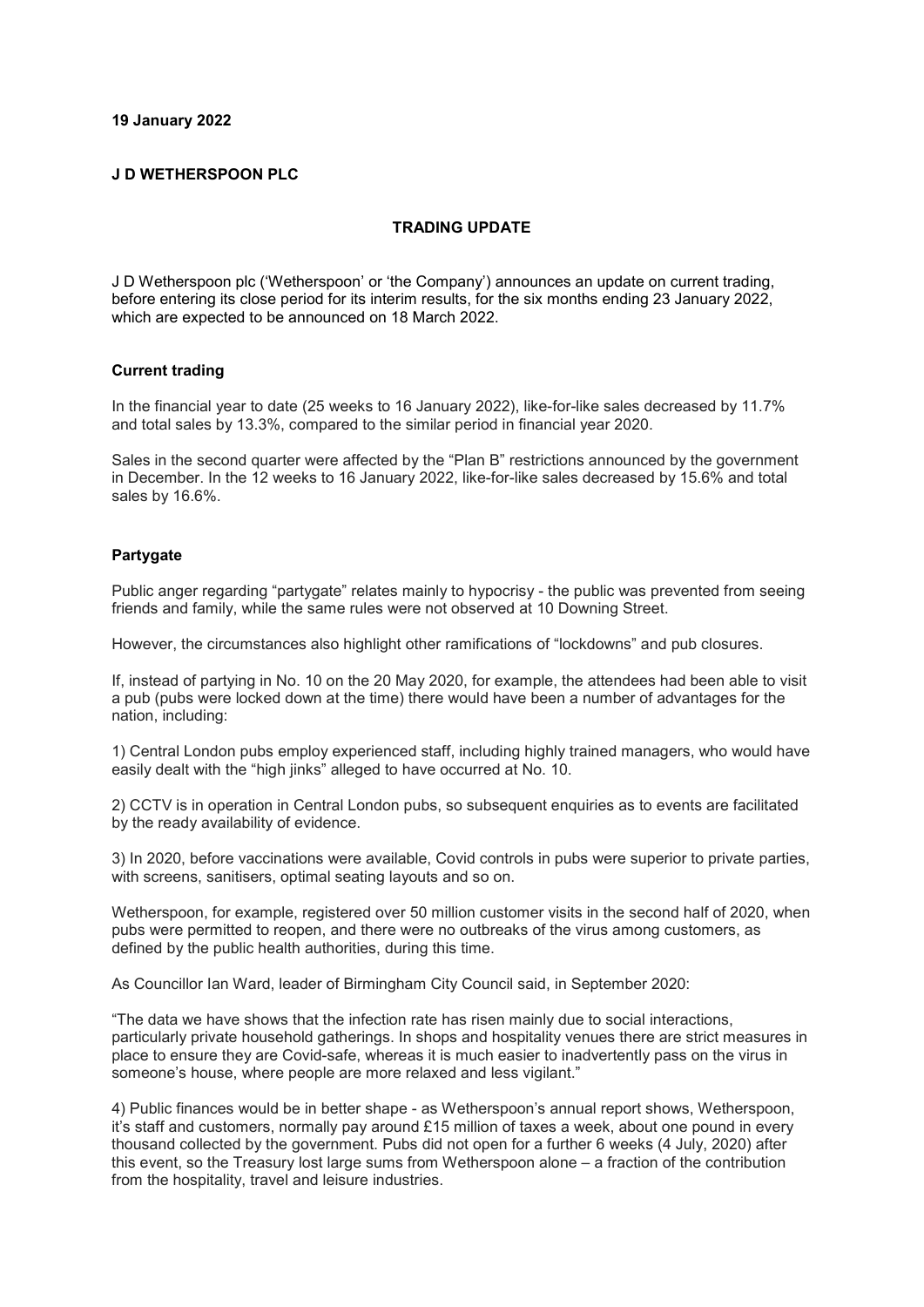5) There are well documented social and health benefits from open hospitality venues, especially for people who don't, or can't, attend private parties.

#### **Blackrock**

Blackrock is reported to be the largest fund manager in the world, with \$10 trillion of funds under management and, we understand, owns 3.51% of Wetherspoon shares, on behalf of its clients.

Blackrock is highly profitable, having made around \$1.7 billion of profits in its last quarter.

Blackrock voted against all Wetherspoon's non-executive directors, for alleged shortfalls in corporate governance standards, at our November AGM.

Blackrock corporate governance executives, at the time of the AGM vote, had never met anyone from Wetherspoon – and there was no advance indication of their voting intention.

Nor have Blackrock fund managers, with whom the Company has had a positive relationship, queried Wetherspoon's governance in the years since our 1992 flotation.

Blackrock itself infringes UK corporate governance guidelines, since its chairman is also CEO and it does not appear to observe the "nine-year" maximum tenure guideline for NEDs.

Wetherspoon has fully complied with the "comply or explain" provisions of the corporate governance code and believes that Blackrock has not taken account of Wetherspoon's explanations, as it is bound to do by the code.

# **VAT**

A historic anomaly of a previous era, when most beer was sold in pubs, is that pubs pay far higher taxes than supermarkets.

Pubs pay 20% VAT on food sales, but supermarkets pay nothing. Pubs pay around 20 pence per pint of business rates, whereas supermarkets pay around 2 pence.

The result is that supermarkets can afford to subsidise beer selling prices, using their tax advantage.

The situation is crazy. If you hold a garden party at No. 10, or Chequers for example, and buy the food from Waitrose, employing staff to prepare and serve it, no VAT is payable. However, fish and chips at your nearest pub will have 20% VAT added to the bill.

The Chancellor temporarily reduced VAT during the pandemic - but is shortly putting it back up to 20%, at a time when pubs are on their knees - and when supermarkets are reporting record profits.

It is an accepted principle that taxation should be fair and equitable. The far more onerous taxation of pubs and restaurants, often located next to tax-favoured supermarkets, is unfair and inequitable - and leads, paradoxically, to lower employment and taxes.

The end of the pandemic is an excellent opportunity for a sensible rebalancing of the tax system.

#### **Outlook**

The chairman of J D Wetherspoon, Tim Martin, said:

"As mentioned in our update on 13 December 2021, the uncertainty created by the introduction of plan B Covid-19 measures makes predictions for sales and profits hazardous.